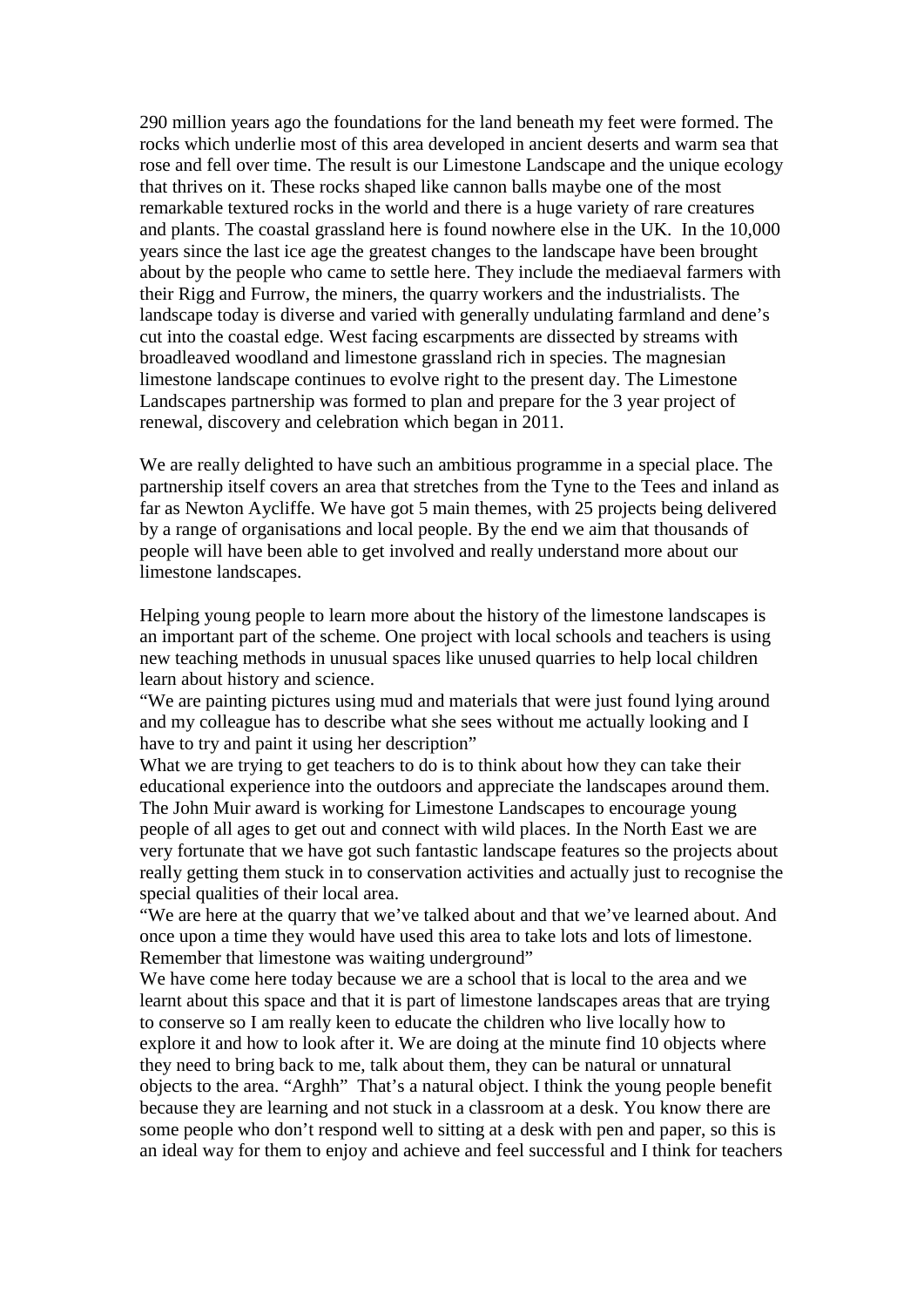it's knowing that there's another generation who are going to pick up on your beliefs of conserving and looking after the world.

This local landscape is shaped by its geology, the biodiversity it supports and the way its humans have used it over the ages are strongly influenced by the rocks below. Beneath the surface lies the story of a landscape, very different from the one we see today.

The magnesian limestone is something really rather special. It's not any old limestone.

The magnesium limestone is an interesting example of an ordinary limestone, but with the name magnesian you get the idea that there's something special happening here and it formed in a shallow hyper saline sea, something like the dead sea today, is a good example, is a good model and it formed under an arid climate so in those conditions there was a lot of evaporation of the sea water.

The field training programme is really about trying to instil in people who already work with the public to pass on the knowledge they are gaining from the days so that people will understand and learn more about the limestone landscapes.

What has happened here is that you've got underlying topography, so you've got sand dunes and dune ridges, originally, and then as the sea encroached it covered up and filled in the hollows but if you had pronounced ridges it would have banked over it and that's what we've got there.

What were trying to do today and on other programmes is trying to instil upon people who work with the public a greater sense of knowledge about the limestone landscapes so that could be around the rocks, the geo-diversity, having thegreater knowledge of the magnesian limestone strata, because it is a very complicated set of rocks that we have got here.

Excitingly, the great thing about geology is that you never know what you are going to find; you turn over rocks and all of a sudden something like this turns up and it's got bony structure and there's what looks to be a sort of jaw bone along there.

Paul, our tutor said that you often don't need to have to split the rocks open, if you just turn the rock over you might find something interesting. At that second I looked down and there was this huge great conspicuous looking item in the middle of a large piece of rock. Fantastic to think it's been there for 200 million years or more and now we've found it  $-$  it's amazing.

The biodiversity of the magnesian limestone plateau is without equal; it supports a large number of rare plants and animals and is recognised as an area of international importance.

Coastal grasslands project is about maximising the potential for the mag lime grasslands in County Durham. Not just for wildlife but for the people that live here as well.

The grasslands around here for instance around Blackhall up to the 60's was natural grassland and then it was ploughed out for arable then up till 1997, when the turning the tide project took over and bought the land and from then on we've been trying to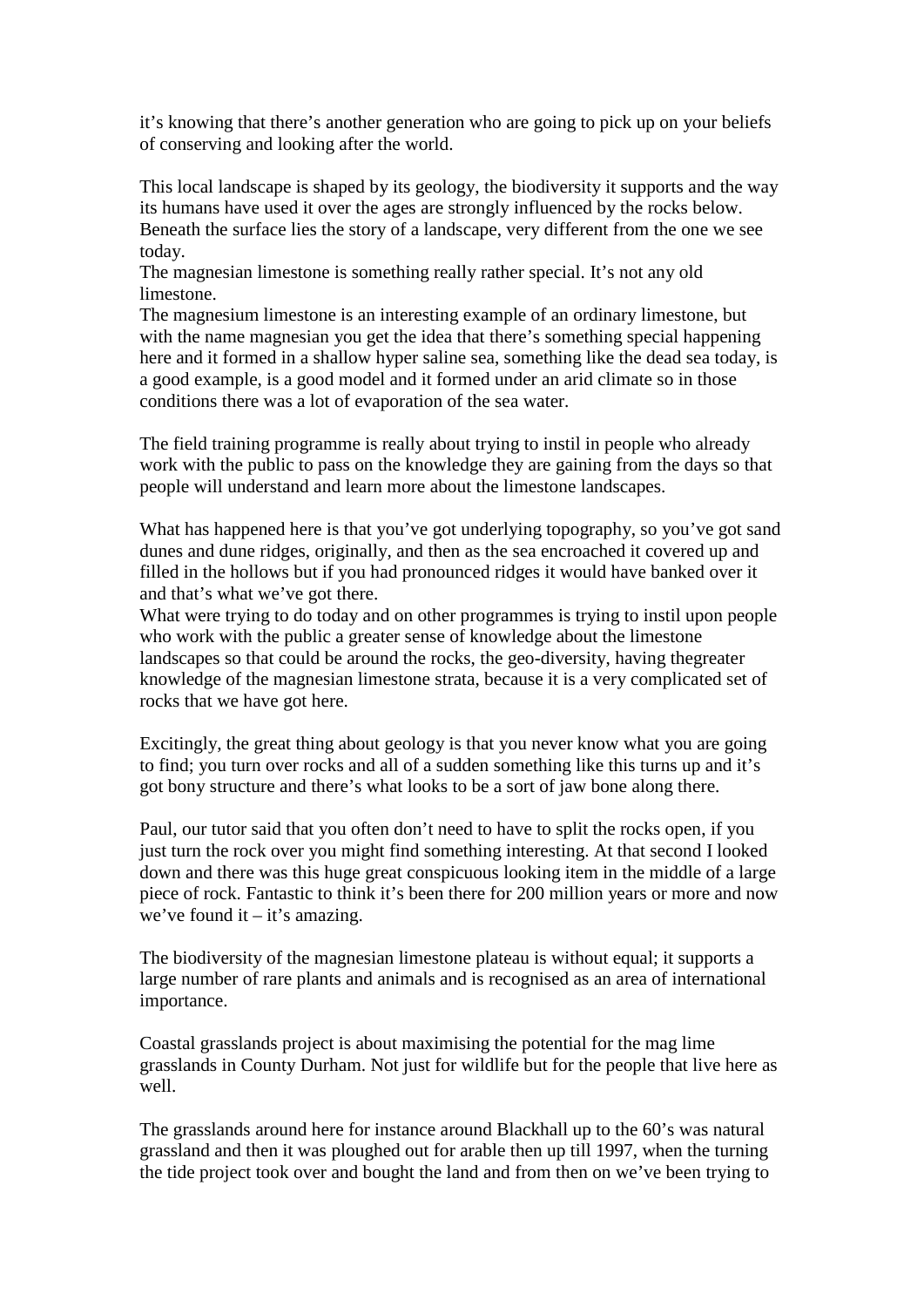get the condition of the grasslands start to approach a more biodiversity sort of rich scenario.

Gorse brushing is basically gorse clearance. So what we do is we're cutting the gorse as close to the ground as we can and then were treating it with a herbicide to stop any regrowth. And then were very carefully, because it burns quite easily and the stuff that's still growing is very dry underneath so we're burning it in small bits at a time so it doesn't get out of control. Some of the wild flower species we are hoping to see come back onto this hillside are bloody cranesbill, bird's foot trefoil, lady's bedstraw, field scapius really beautiful diverse collection of wildflowers which in turn is really great for invertebrates.

One particular butterfly which is quite unique to the area is the durham argus butterfly which its food plant is the rock rose which the cliff tops have a good covering of. The more that this becomes successful, I think the people do respect it a lot more and I've seen already people are respecting the area a lot more from just treating it as just some back fields, now I think they do treat it with a lot more respect and to me that's an achievement straight away.

This area is home to many settlements and communities. The Limestone Landscapes partnership is supporting local residents to improve their health and well being by encouraging exercise and contact with the environment. Creating safe and well signposted ways to get to the countryside is vital for this.

I think this project is particularly important because it actually addresses an identified need, that is the need for us to link up the boroughs bridleways and paths and also to try and explain more about the different people using different parts of the coast and hopefully building up a mutual respect, and its one of a number of projects where people have worked together achieving creation of the footpath but also in the organising of all the work that's gone on as well. Through groundworks there's been the organisation of splendid group of volunteers who've helped out as well. "It's been great. I think I've learned a lot of other things like trees, planting. It's really good because everybody is mixing in but people are, you're getting to know different people in project"

I felt very positive about my personal involvement in the project but also organisationally the National Trust working partnership with others. I think it's a good example of partnership working and the results that can be achieved by sort of mutual goals.

The area is rich in human history stretching back over 3000 years. Mediaeval villages are among many archaeological finds. Over the last 200 years industrial and urban developments, such as mining and quarrying has seen the landscapes change from quite rural tranquillity to a pattern of urban settlements and densely populated colliery villages.

Well the village atlas projects really is about trying to encourage local people to look at their own back yard, so obviously we've got the history there; people can maybe remember sort of 30, 50 perhaps even 70 years ago.

"You couldn't see down the front street could you for people, everybody was out weren't they you know"